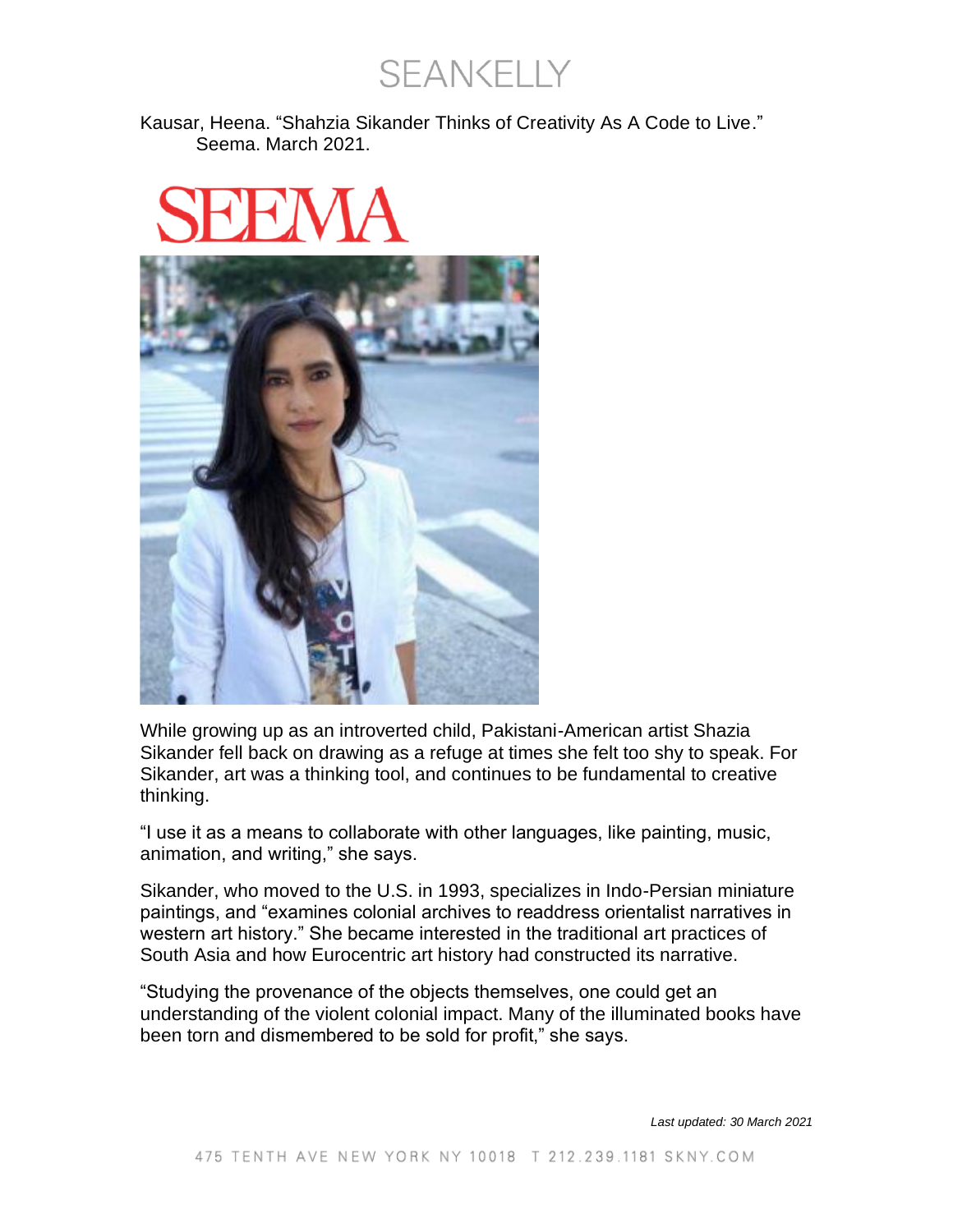**SEANKELLY** 

Sikander said her interest in reimagining the past and re-reading the historical works was initially sparked by her own lack of general knowledge about the visual histories of the region.

"The more I became attuned to miniature painting's complicated provenance, the more it yielded to new narratives," she says.

Sikander grew up in Pakistan in the 1980s under a military dictatorship. She said this was also a time of diminishing women's rights, human rights, the emergence of certain blasphemy laws, polarized public and private spaces, all geared towards discouraging dissent and creative expression.

However, this emerging stifling culture was contrary to the intrinsic mix of secular, spiritual Muslimness that she experienced in her immediate family and community.

"Going in the direction of art and humanities was quite organic and intuitive



as a young adult," she says. Sikander completed her B.F.A. from the National College of Arts in Lahore, Pakistan, before moving to the U.S.

She pursued an M.F.A. at the Rhode Island School of Design, then participated in the Glassell School of Art's CORE Program at The Museum of Fine Arts, Houston. Sikander has received a MacArthur Fellowship (2006) and the State Department Medal of Arts (2012).

She recently created her first sculpture, "Promiscuous Intimacies." She said that the intertwined female bodies "evoke non-heteronormative desires that are often cast as foreign and inauthentic, and instead challenge the viewer to imagine a different present and future."

The sculpture was on display at Sean Kelly Gallery, which held an exhibition of her work last November. She has two upcoming books that will be released in April. One is a children's book titled "Roots and Wings How Shazia Sikander Became An Artist"; another, "Shahzia Sikander Extraordinary Realities," will chart her development as an artist in Lahore and the U.S.